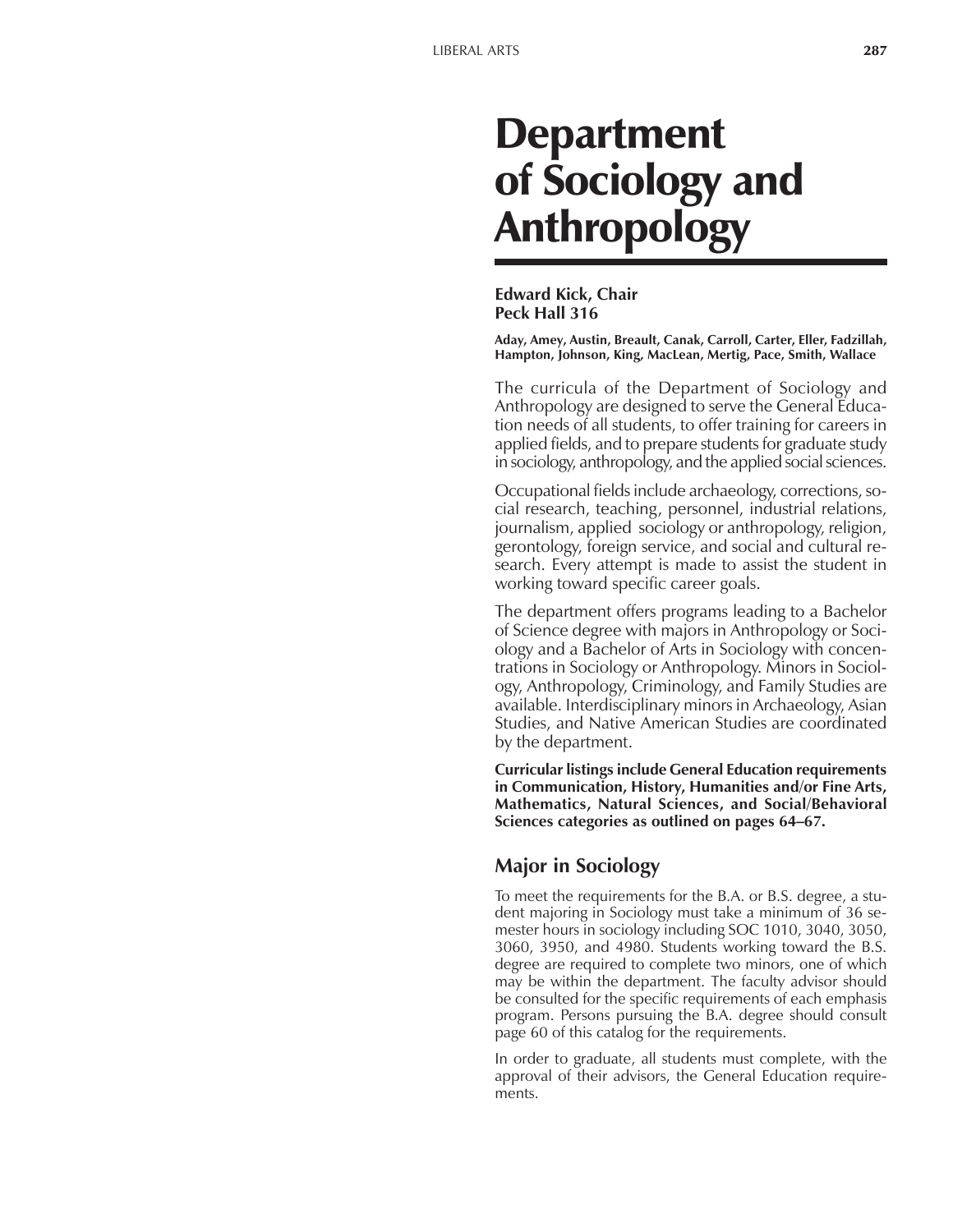| <b>Recommended Curriculum</b> |           |                             |           |
|-------------------------------|-----------|-----------------------------|-----------|
| <b>FRESHMAN</b>               |           | <b>SOPHOMORE</b>            |           |
| ENGL 1010, 1020 (Comm)        | 6         | <b>ENGL 2020 or 2030 or</b> |           |
| SOC 1010* (Soc/Beh Sci)       | 3         | <b>HUM 2610 (Hum/FA)</b>    | 3         |
| Mathematics                   | 3         | Humanities and/or Fine Arts |           |
| Natural Sciences (2 prefixes) | 8         | (2 prefixes)                | 6         |
| SOC electives                 | 6         | HIST 2010, 2020, or 2030    | 6         |
| Elective                      | 3         | <b>COMM 2200 (Comm)</b>     | 3         |
|                               | 29        | Social/Behavioral Sciences  | 3         |
|                               |           | SOC 3040*, 3050*            | 6         |
|                               |           | SOC elective                | 3         |
|                               |           |                             | 30        |
|                               |           |                             |           |
| <b>JUNIOR</b>                 |           | <b>SENIOR</b>               |           |
| SOC 3060*, 3950*              | 6         | SOC 4980*                   | 3         |
| SOC electives                 | 6         | SOC elective                | 3         |
| Minor                         | $18 - 21$ | Minor courses               | $18 - 21$ |
|                               | 30-33     | Electives                   | $4 - 7$   |
|                               |           |                             | 28-34     |
| *Required courses             |           |                             |           |

### **Minor in Sociology**

The minor in Sociology requires 18 semester hours of sociology including SOC 1010. Students choosing a minor are encouraged to select a sequence of courses that enhances a career path. A student majoring in the department can select one minor from within the department.

## **Minor in Criminology**

The Criminology minor offers students an understanding of the social and psychological aspects of crime, including an in-depth examination of the typologies and classifications of crime; national and international crime patterns; various classical and contemporary theories of crime; causal and associated factors such as gender, race, class, and age; an understanding of victims; and preventative strategies. The minor requires 18 semester hours, including 6 hours of required courses and 12 hours of electives.

#### **Required Courses:**

| SOC 4300 | Criminology          |
|----------|----------------------|
| SOC 4540 | Juvenile Delinquency |

#### **General Electives:**

| ANTH 3650          | Forensic Anthropology                                              |
|--------------------|--------------------------------------------------------------------|
| <b>ANTH3710</b>    | Topics in Anthropology (with approval of advisor)                  |
| <b>CJA</b><br>3700 | Women, Crime, and Justice Administration                           |
| CJA 3900           | Organized and White Collar Crime                                   |
| PSY 4120           | Psychology of Criminal Behavior                                    |
| PSY 4220           | Correctional Psychology                                            |
| SOC 3210           | Drugs and Alcohol                                                  |
| SOC 3250           | Deviant Behavior                                                   |
| SOC 4140           | Violence in the Family                                             |
| SOC 4150           | Topics in Sociology (with prior approval of<br>advisor)            |
| SOC 4160           | Sociology of Gangs                                                 |
| SOC 4900           | Sociology Internship (highly recommended for<br>applied direction) |
|                    |                                                                    |

#### **Minor in Family Studies**

The minor in Family Studies requires 18 semester hours including SOC 3150 and 4050. The student must select the remaining 12 hours from the following electives: SOC 2500, 3400, 4140, and 4500; S W 4620; and CDFS 4390.

## **Major in Anthropology**

Two options are available for students interested in pursuing studies in Anthropology: 1) a Bachelor of Science in Anthropology; or 2) a Bachelor of Arts in Sociology with a concentration in Anthropology.

- 1. The major in Anthropology leading to a B.S. requires a minimum of 36 semester hours in the department. Required hours include ANTH 3010, 3210, 3310, 3410, and 4890 plus 21 hours of additional anthropology courses to be chosen in consultation with the advisor.
- 2. The B.A. in Sociology with a concentration in Anthropology is for students with interests in anthropology pursuing a second major where only the Bachelor of Arts degree is available. Required are 36 semester hours of anthropology including ANTH 3010, 3210, 3310, 3410, and 4890 plus 21 hours of additional anthropology courses to be chosen in consultation with the advisor.

#### **Recommended Curriculum FRESHMAN SOPHOMORE**

| I NLJI IIVAN                  |           | JULIU/MUNL                  |           |
|-------------------------------|-----------|-----------------------------|-----------|
| ENGL 1010, 1020 (Comm)        | 6         | <b>ENGL 2020 or 2030 or</b> |           |
| ANTH 2010 (Soc/Beh Sci)       | 3         | <b>HUM 2610 (Hum/FA)</b>    | 3         |
| Mathematics                   | 3         | Humanities and/or Fine Arts |           |
| Natural Sciences (2 prefixes) | 8         | (2 prefixes)                | 6         |
| ANTH electives                | 6         | HIST 2010, 2020, or 2030    | 6         |
| Elective                      | 3         | COMM 2200 (Comm)            | 3         |
|                               | 29        | ANTH 3010*, 3210*           | 6         |
|                               |           | Social/Behavioral Sciences  | 3         |
|                               |           | <b>ANTH</b> elective        | 3         |
|                               |           |                             | 30        |
| <b>JUNIOR</b>                 |           | <b>SENIOR</b>               |           |
| ANTH 3310*, 3410*             | 6         | ANTH 4890*                  | 3         |
| <b>ANTH</b> electives         | 6         | <b>ANTH</b> elective        |           |
| Minor                         | $18 - 21$ | Minor                       | $18 - 21$ |
|                               | 30-33     | <b>Electives</b>            |           |
|                               |           |                             | 31-34     |

*\*Required courses*

## **Minor in Anthropology**

The minor in Anthropology requires 18 semester hours of anthropology including ANTH 2010 and 2210.

# **Interdisciplinary Minors**

Interdisciplinary minors are open to all students in the University. The Department of Sociology and Anthropology coordinates the interdisciplinary minors in Archaeology, Asian Studies, and Native American Studies. See Interdisciplinary Minors beginning on page 80.

# **Courses in Sociology [SOC]**

**1010 Introductory Sociology.** Three credits. **Counts toward General Education Social/Behavioral Sciences requirement.** Covers the central concepts, theories, and methods of sociology. Focuses on social processes and institutions in modern societies. Assists students in understanding and applying this knowledge in their everyday lives.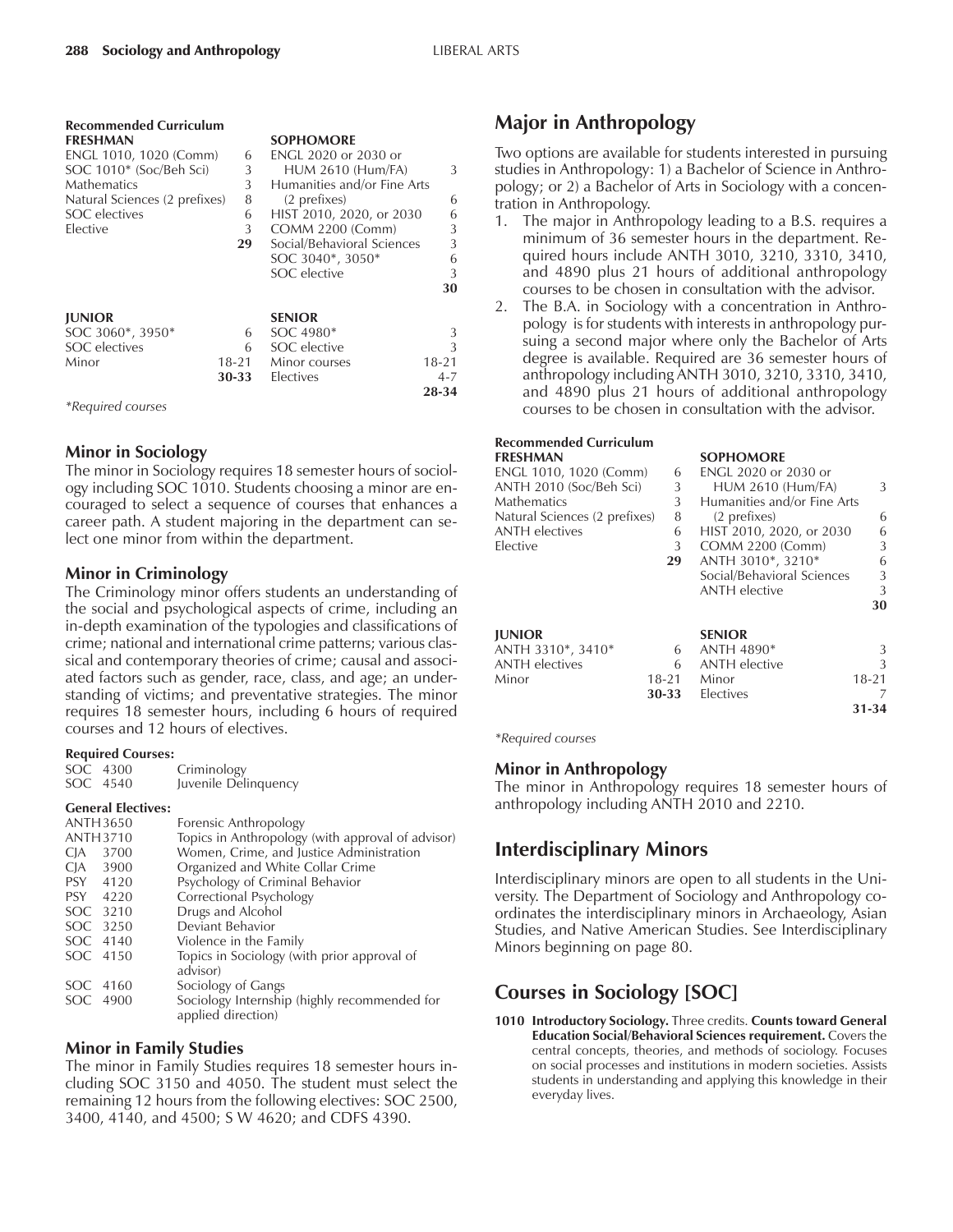- **2010 Social Problems.** Three credits. A survey of issues defined as problems by society; examines programs and agencies that address them. Problems addressed include poverty, crime, environment, energy, health, etc.
- **2105 Introduction to Latin American Studies.** Three credits. (Same as SPAN 2105, P S 2105, ART 2105, ANTH 2105, GEOG 2105.) A multidisciplinary, team-taught introduction to Latin America. Covers the cultures and societies of the region: pre-history, history, geography, politics, art, languages, and literatures. Required course for all Latin American Studies minors.
- **2500 Marriage and Family.** Three credits. Social, cultural, and personal factors relating to mate selection, intimate relationships, and family life with an emphasis on families in the United States.
- **2600 Introduction to Aging Studies.** Three credits. (Same as A S 2600.) Basic concepts, overview of the field, illustrations of problems, and applications for an aging America.
- **2930, 2940, 3970, 3980 Cooperative Education.** Three credits each. Each course may be taken for one, two, or three credits after consultation with instructor. Courses must be taken in sequence.
- **3040 Research Methods.** Three credits. (Same as ANTH 3040.) Issues and strategies used by sociologists in their scientific studies and in their applied work in society.
- **3050 Data Analysis.** Three credits. (Same as ANTH 3050.) Analysis, interpretation, and reporting of social science data. Incorporates the use of a statistical package such as SPSS or SAS. Offers fundamental applied research skills for the job market.
- **3060 Sociological Theory.** Three credits. Theoretical foundations of sociology with emphasis on the major theories in sociology and their development. Addresses diverse intellectual traditions in both classical and contemporary theory.
- **3150 Life Cycle and the Social Environment.** Three credits. Prerequisites: PSY 1410 or SOC 1010 or 2010 or BIOL 1010. Overview of life course structure and processes examining physical, cognitive, social, and personality development including the rule of institutions.
- **3210 Drugs and Alcohol.** Three credits. Prerequisite: SOC 1010, 2010, or permission of instructor. Sociological, historical, political-economic, and cultural dimensions of drugs and alcohol in society.
- **3250 Deviant Behavior.** Three credits. A general survey and theoretical review of the definitions, causes, and consequences of deviance and social control. Analyzes drugs, panics, sex, media violence, and emotions in society.
- **3320 Public Opinion and Propaganda.** Three credits. Nature of public opinion and its role in the political and social process; myths, symbols, and other instruments and techniques of propaganda in opinion formation.
- **3400 Gender and Society.** Three credits. Prerequisite: SOC 1010 or 2010. A sociohistorical and cultural exploration of the socialization patterns, relationships, expectations, influences, organizational, institutional, and aging experiences of women and men in American society.
- **3950 Social Organizations and Institutions.** Three credits. Prerequisite: SOC 1010 or 2010. Theory, analysis, and public policy

applications for contemporary organizations (corporations and social agencies) and institutions (family, education, health, media.)

- **4010 Social Inequality.** Three credits. The origins, variations, and consequences of class, status, and power in society. Individual and group economic interests, social prestige, ideology, market and institutional inequality.
- **4020 Sociology of Aging.** Three credits. Demographic, social, and cultural aspects of aging with particular emphasis on the types of problems encountered by older persons in American society.
- **4030 Topics in Aging Studies.** Three credits. (Same as A S 4030.) An opportunity to integrate gerontological theory and research techniques with the practical problems of older persons.
- **4040 Health Care Delivery Issues.** Three credits. An assessment of critical issues with special emphasis on policies, procedures, and intervention strategies in long-term care settings.
- **4050 Sociology of Families.** Three credits. Analysis of the family as a social institution with an emphasis on contemporary trends and diversity.
- **4090 Health Care Management.** Three credits. Details of the technical aspects of health care management with an emphasis on long-term care settings.
- **4100 Sociology of Work.** Three credits. Comparative analysis of work structure and processes in organizational contexts, including study of management and employee organizations and legal environments regarding workplace relations.
- **4140 Violence in the Family.** Three credits. (Same as CDFS 4140.) The causes, dynamics, and consequences of violence in the family. Includes a discussion of violence toward children, spouses, dating partners, siblings, and elders. Emphasizes the social conditions that lead to these types of violence.
- **4150 Topics in Sociology.** Three credits each. An in-depth study of a special topic which is significant in current sociological literature.
- **4160 Sociology of Gangs.** Three credits. Prerequisite: SOC 1010. History of gangs in the United States, the factors that account for their formation and perpetuation, and current empirical data on gang composition, demographics, and culture. Policy strategies for prevention, law enforcement, and nonlegal intervention assessed.
- **4170 The Social Context of Southern Music.** Three credits. A sociohistorical analysis of Southern music providing a framework for examining the relationship between culture and popular culture, the production of popular culture, and popular culture as a vehicle for examining social issues of the Southern region.
- **4200 African American Film, Theater, and Television Images.** Three credits. (Same as AAS 4200.) Prerequisite: SOC 1010 or PSY 1410. Survey of African American film, theater, and television images in relation to social movements and social policy. Human behavior theory application and sociological paradigm application required.
- **4240 Race and Ethnic Relations.** Three credits. The dynamics of race and ethnic relations in the United States from a socio historic perspective.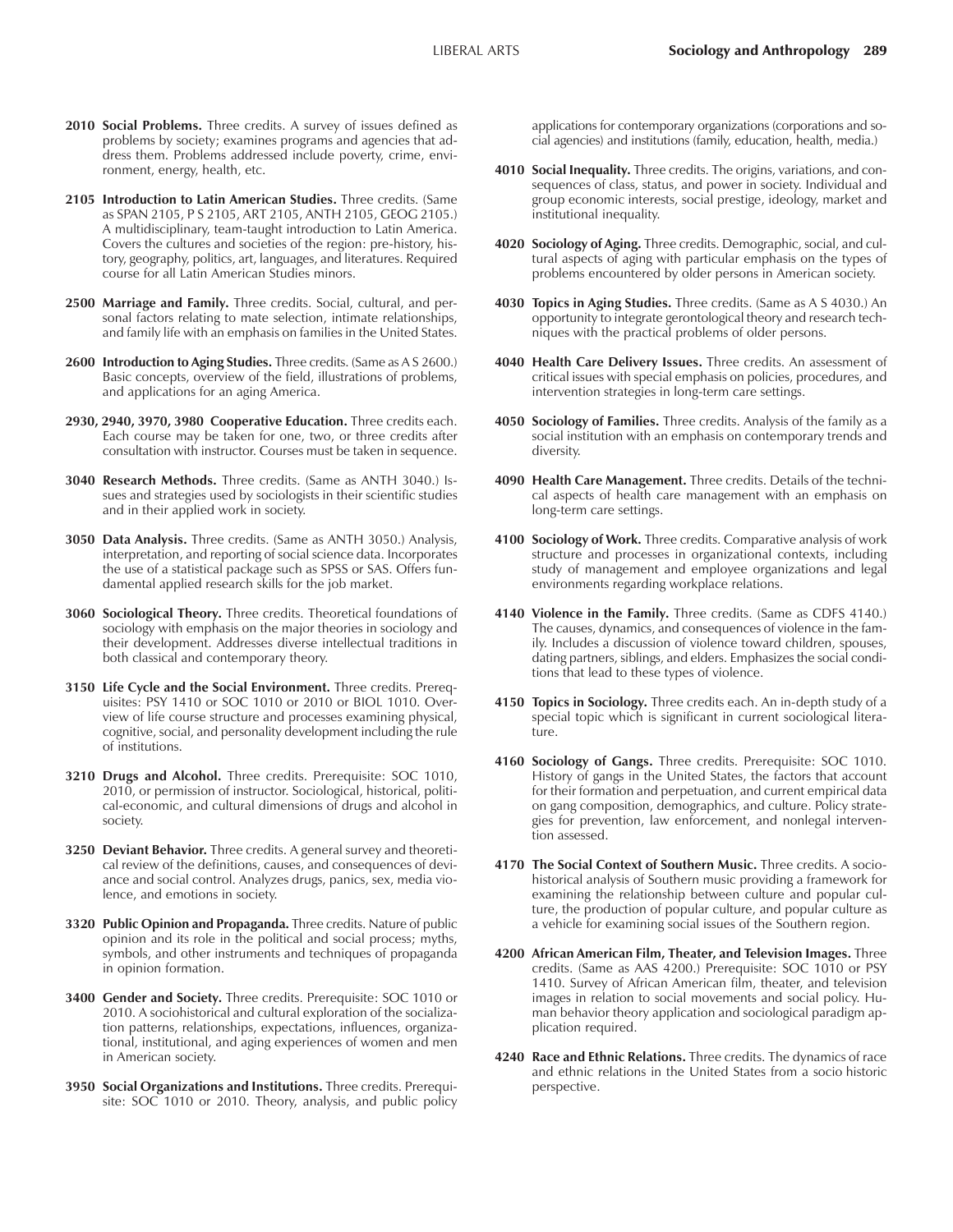- **4300 Criminology.** Three credits. Theories of the causes of criminal behavior and coverage of its development and incidence; punishment and methods of control and rehabilitation.
- **4360 Medical Sociology.** Three credits. Sociological analysis of health care delivery including problems, policies, and issues faced by recipients and providers of care. Focuses on the U.S., role theory, and demographics.
- **4500 Social Psychology.** Three credits. Individual behavior in social contexts and symbolic interaction in groups. Includes social influences on perception, conformity, attitudes, communication, group structure, leadership, and role behavior.
- **4510 Social Movements and Social Change.** Three credits. Study of the major sociological theories of revolutions, rebellions, civil wars, and protest movements of the past and present and their relationship to significant social changes.
- **4520 Population and Society.** Three credits. Prerequisites: SOC 1010 and 2010 or permission of instructor. Examination of world and U.S. population trends and the impact of social forces on such demographic variables as births, deaths, migration, age, sex, education, and marital status and how these impact social conditions.
- **4540 Juvenile Delinquency.** Three credits. Social factors related to delinquency including family, peer-group, school, and community. Includes juvenile justice system and its agents.
- **4550 Sociology of Religion.** Three credits. Religion as social process and institution. An ideological, structural, and functional analysis. Specific U.S. religions examined in detail.
- **4560 Organizational Structures and Processes.** Three credits. Analysis of structure and processes of change, organizational environments, modes of power, ideologies, forms of control and resistance including alternatives to bureaucracy.
- **4640 Health: Organizations, Policy, and Ethics.** Three credits. (Same as S W 4640.)
- **4660 Urban and Community Studies.** Three credits. Prerequisite: SOC 1010. Focuses on the concept of community as a core idea in the historical development of sociology, concentrating on theories and historical trends of urbanization and current urban problems and policies.
- **4790 Sport and Society.** Three credits. (Same as REC 4790.) Behavioral approach to sport and leisure from the related perspectives of sociology and anthropology.
- **4800 Special Projects.** One to six credits. (Same as A S 4800.) Field experiences or reading courses through which special interests or needs of the student may be pursued under individual supervision. No more than three hours may be used in the major. Arrangements must be made with an instructor prior to registration.
- **4900 Sociology Internship.** Three to six credits. Supervised independent study in which student is placed in an organization on a contractual basis as a means of applying the principles of his/her training in preparation for eventual employment. Arrangements should be made with the intern supervisor prior to registration.
- **4980 Senior Seminar in Sociology.** Three credits. Prerequisites: At least 18 hours of sociology, including SOC 1010, 3040, 3050,

3060, and senior standing. Integrates coursework in the major through coverage of theory and method, analysis of critical issues, and applications to modern society.

## **Courses in Anthropology [ANTH]**

- **2010 Cultural Anthropology.** Three credits. **Counts toward General Education Social/Behavioral Sciences requirement.** A comparative examination of the cultural organization of human behavior in societies around the world. Practical applications and the importance of intercultural understanding stressed.
- **2105 Introduction to Latin American Studies.** Three credits. (Same as SPAN 2105, P S 2105, SOC 2105, ART 2105, GEOG 2105.) A multidisciplinary, team-taught introduction to Latin America. Covers the cultures and societies of the region: pre-history, history, geography, politics, art, languages, and literatures. Required course for all Latin American Studies minors.
- **2210 Introduction to World Prehistory.** Three credits. **Counts toward General Education Humanities/Fine Arts requirement.** Cultural change over the past four million years as interpreted through archaeology. The development of hunting and gathering through the origins of agriculture and the appearance of the world's first civilizations.
- **2230 Tennessee Archaeology.** Three credits. Archaeology of prehistoric and historic Tennessee. Based on archaeological research; presents an overview of human occupation in Tennessee with emphasis on local sites.
- **2240 Sunken Continents, Lost Tribes, and Ancient Astronauts.** Three credits. Critical examination of popular theories of prehistory including Atlantis, Bigfoot, extraterrestrial visitors, and others with a focus on the nature of the scientific method.
- **2740 Magic, Witchcraft, and Religion.** Three credits. Symbolic and ritual expression in indigenous and urban societies from an anthropological perspective including interpretations of myth, religious healing, cults, taboo, witchcraft, sorcery, and religious specialists and non-specialists.
- **3010 Ethnology.** Three credits. Examines different approaches in anthropology to the study of contemporary world cultures. For upper-division anthropology majors and minors. Addresses various theoretical approaches in the study of culture, use of ethnographic methods, ethical role of the anthropologist in research, and current issues in ethnology. Readings will focus on ethnographies from around the world.
- **3040 Research Methods.** Three credits. (Same as SOC 3040.) Issues and strategies in the scientific study of social phenomena.
- **3050 Data Analysis.** Three credits. (Same as SOC 3050.) Data analysis and interpretation.
- **3210 Archaeology.** Three credits. Introduces methods used to study the nature and development of prehistoric societies. Approaches to survey, excavation, analysis, and interpretation explored through lectures, case studies, and problem assignments.
- **3240 Ancient Civilizations.** Three credits. Prerequisite: 3 hours of anthropology. Comparative study of archaeological evidence on the origins, development, and collapse of the early civilizations of the world. The transformation of human societies from the first settled villages to urban states in Mesopotamia, Egypt, India, Central Asia, Mesoamerica, and Peru.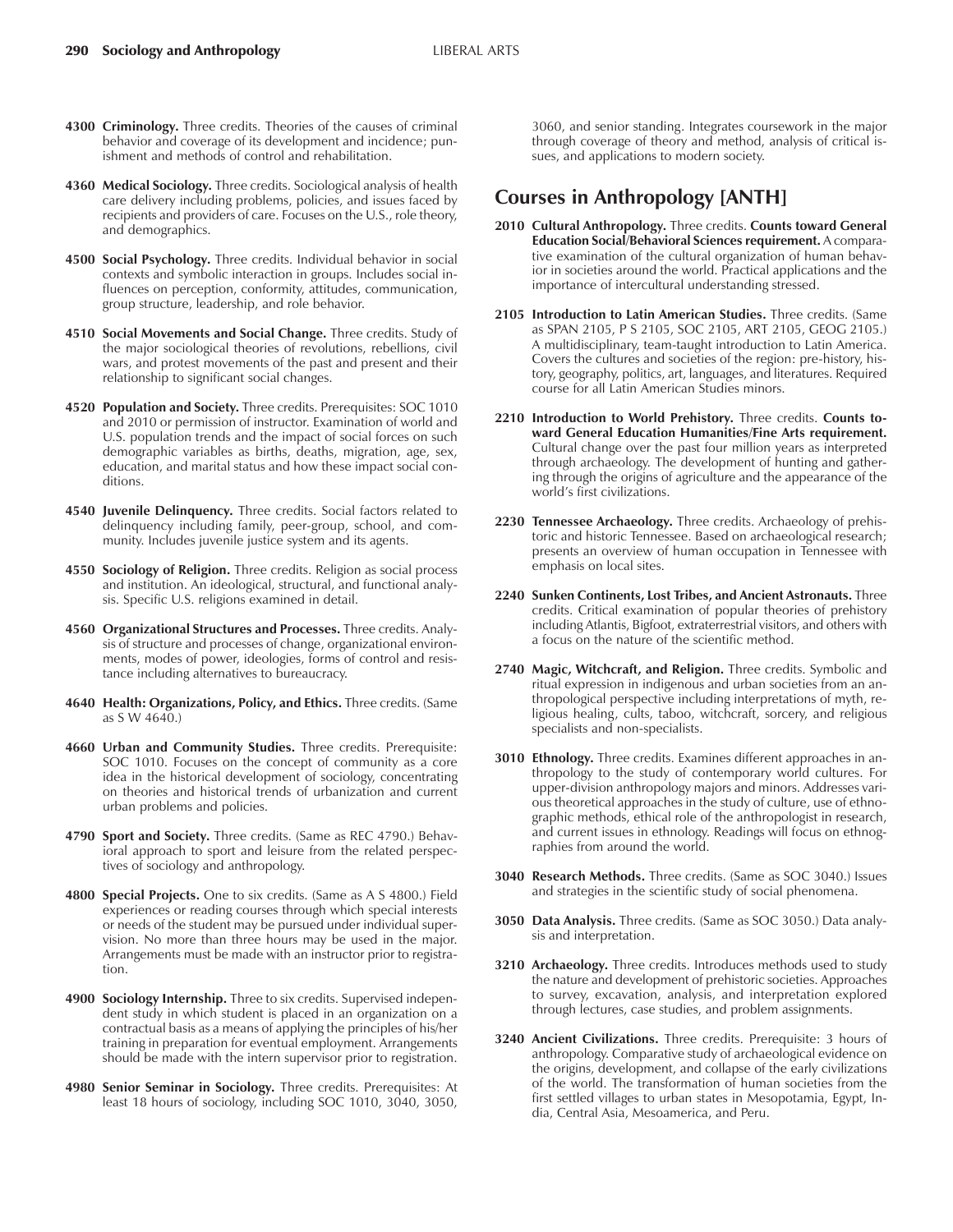- **3310 Human Origins.** Three credits. The origin and development of human life, its primate roots, ecology, and diversity.
- **3410 Linguistic Anthropology.** Three credits. Language in its anthropological contexts with a focus on language as one element of culture, including how a language fits into the cultural system, how language is distinguished from other components of culture, how culture and language interrelate, and what techniques and methods can be used to infer nonlinguistic facts from linguistic material.
- **3510 Peoples and Cultures of Asia.** Three credits. The diverse peoples and cultures of Asia and the Pacific Rim. History, sociocultural system, and contemporary issues and impacts resulting from globalization from an anthropological perspective.
- **3511 Peoples and Cultures of Oceania.** Three credits. The diverse peoples and cultures of Oceania. History, sociocultural system, and contemporary issues and impacts resulting from globalization from an anthropological perspective.
- **3512 Peoples and Cultures of South America.** Three credits. The diverse peoples and cultures of South America. History, sociocultural system, and contemporary issues and impacts resulting from globalization from an anthropological perspective.
- **3513 Peoples and Cultures of Mexico and Central America.** Three credits. The diverse peoples and cultures of Mexico and Central America. History, sociocultural system, and contemporary issues and impacts resulting from globalization from an anthropological perspective.
- **3514 Peoples and Cultures of Africa.** Three credits. (Same as AAS 3514.) The diverse peoples and cultures of Africa. History, sociocultural system, and contemporary issues and impacts resulting from globalization from an anthropological perspective.
- **3515 Peoples and Cultures of Native North America.** Three credits. The diverse peoples and cultures of Native North America (often called American Indians or Native Americans). History, sociocultural system, and contemporary issues and impacts resulting from globalization from an anthropological perspective.
- **3516 Peoples and Cultures of Europe.** Three credits. The diverse peoples and cultures of Europe. History, sociocultural system, and contemporary issues and impacts resulting from globalization from an anthropological perspective.
- **3520 North American Prehistoric Archaeology.** Three credits. A comprehensive presentation including archaeological findings concerning the initial settlement of North America some 14,000 years ago; the origins, adaptations, and development of major North American cultural traditions through European contact and colonization; and the major theoretical contributions of North American archaeology.
- **3521 Mesoamerican Archaeology.** Three credits. Prerequisite: 3 hours anthropology. Archaeology of Mesoamerica to include the findings of archaeology of the initial settlement of Mesoamerica; the origins, adaptations, and development of major prehistoric Mesoamerican cultural traditions such as the Olmec, Maya, and Aztec; and the major theoretical contributions of Mesoamerican archaeology.
- **3610 Archaeological Methods.** Three credits. Prerequisite: ANTH 3210 or permission of instructor. Methods of identifying, excavating, recording, analyzing, reporting, and interpreting archaeological sites. Focus on technical aspects of archaeologi-

cal research, including a substantial component of classroom simulations of the practical applications of these methodologies.

- **3640 Visual Anthropology.** Three credits. Prerequisites: 3 hours anthropology or permission of instructor. Photography and film as tools and products of ethnography. Researching, analyzing, and presenting behavioral and cultural ideas through visual means. Cultural and political biases presented through photography and film.
- **3650 Forensic Anthropology.** Three credits. Prerequisite: Junior standing. An intensive overview of forensic anthropology—an applied field of physical anthropology that seeks to recover, identify, and evaluate human skeletal remains within a medicolegal context.
- **3710 Topics in Anthropology.** Three or six credits. An in-depth study of a special topic which is significant in current anthropological literature.
- **3720 Cultural Ecology.** Three credits. (Same as GEOG 3720.) Prerequisites: 3 hours anthropology or geography. Comparative study of ecological systems utilized by tribal, peasant, and industrialized peoples of the world. Special attention on theoretical approaches examining the interface of the environment and culture, the evolution of modes of subsistence, and contemporary development and indigenous people.
- **3730 Medical Anthropology.** Three credits. A cross-cultural survey of health-related beliefs and behavior. Includes etiologies, treatments, patients, and practitioners as they interact in an environmental, biological, and cultural context.
- **3750 Race, Class, and Gender.** Three credits. Prerequisites: 3 hours anthropology or women's studies; ANTH 2010 recommended. An anthropological examination of the biological and cultural aspects of human identity as expressed through the concepts of race, ethnicity, gender, and sexuality. Focus on ways in which regional, ethnic, and gender identities are celebrated, contested, and regulated cross-culturally.
- **4120 Practicing Anthropology.** Three credits. Culture change theory and the practical dimensions of anthropology in research and planned change implementation.
- **4620 Environmental Archaeology.** Three credits. Prerequisite: 3 hours from the following: ANTH 2210, 3210, 3310, 3520, or 4950. The interdisciplinary reconstruction of prehistoric environments using archaeological methods with a focus on geoarchaeology, zooarchaeology, and archaeobotany. How past environments affect human adaptation and how humans impact the environment.
- **4730 Economic Anthropology.** Three credits. The ways people produce, distribute, and consume goods, how such systems are organized, how they operate, how they develop, and how they relate to other systems, especially the family, political, and ideological. Draws on case material for household economies, the transition to capitalist economies, and the world economic system.
- **4740 Law and Politics in Traditional Societies.** Three credits. A crosscultural perspective on concepts of politics and law in non-Western societies and the application of anthropological concepts in the study of legal and political systems in the contemporary global community.